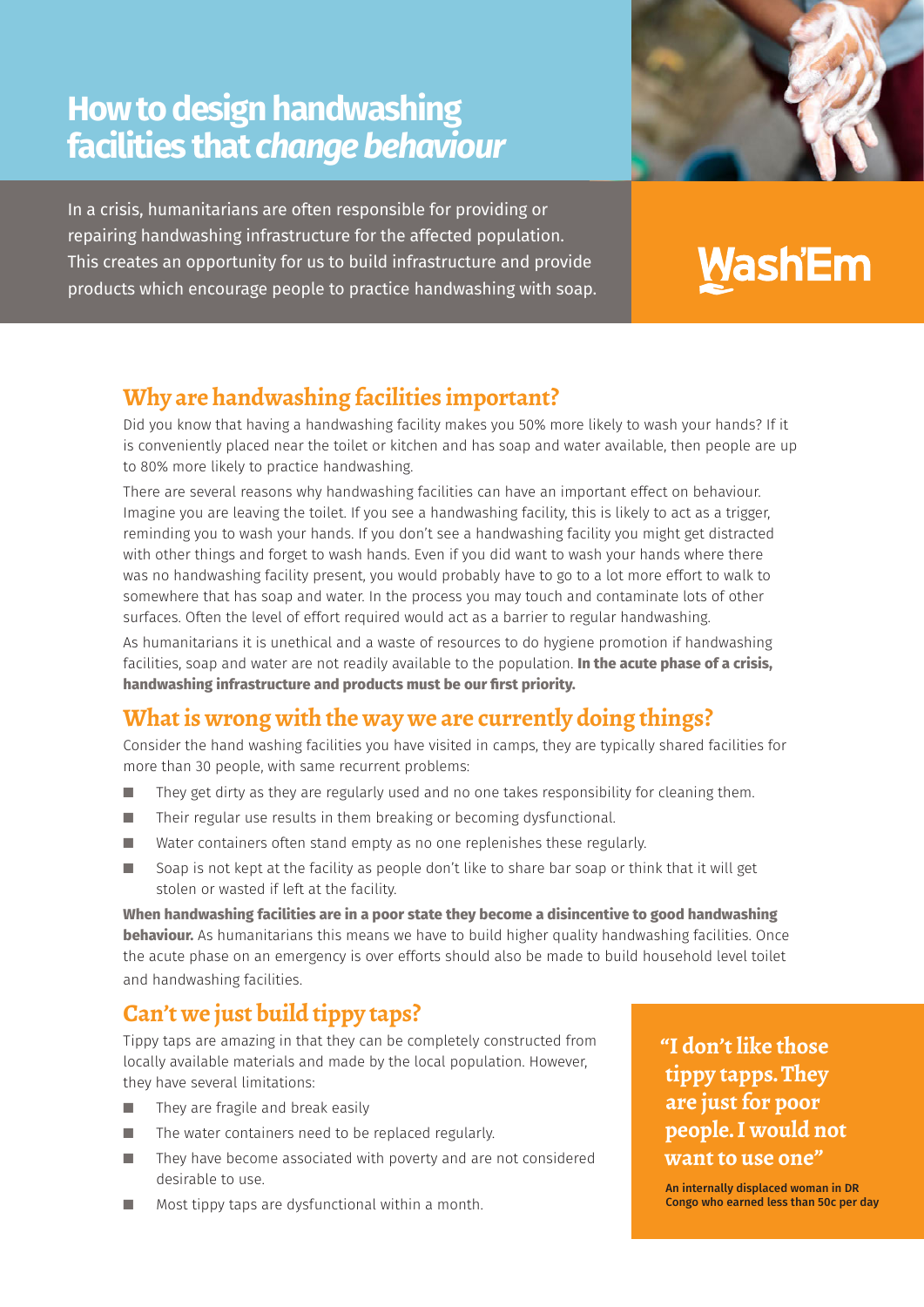#### **How should I design handwashing facilities for my context?**

As with all types of humanitarian response it is important to take time to learn from the population about what they want. Use the Wash'Em Handwashing Demonstration tool to rapidly **learn about current handwashing practices and barriers** that exist in the physical environment.

Through our Wash'Em research we found that people in different countries and from different cultures often have very similar preferences when it comes to handwashing facilities - **everyone wants something beautiful and easy to use.** 

As a general rule it is useful to understand **what types of facilities were used by the population prior to the crisis.** Try to ensure that your organisation provides handwashing facilities that are at least up to this standard or preferably of a higher standard. Providing poorer quality facilities may discourage handwashing and lead to people feeling dissatisfied or that their dignity is being compromised. Remember the simple act of handwashing with soap can help people feel refreshed and more able to cope with the crisis.

Humanitarians will often say that they don't have the budget for high quality handwashing facilities. But given that handwashing with soap can reduce diarrhoeal diseases by half and reduce respiratory diseases by a quarter it is easy to justify spending more on handwashing infrastructure. Remind your donors that this is a necessary investment if they want to see public health benefits.

Make sure that **you and your colleagues try out the handwashing facilities and soaps you are providing.** Ask yourself if you would enjoy using the facility every day for several months. If the answer is no, then consider what you could do to make it more desirable. Before mass distributing handwashing facilities, give them to a small number of families to try out for a few days. This will help you identify any problems with the facilities before you mass produce them.

Here are some useful questions to ask when designing a handwashing facility:

- How will I ensure there is always water available at the facility?
- How will I ensure that water can drain away safely?
- $\blacksquare$  How will I ensure there is always soap available at the facility?
- $\blacksquare$  How can I reduce water splashing on the user during use?
- Can I design a facility that everyone can use? Or can I design specialised facilities for people children, older people and people with disabilities?
- Can I make the facility more beautiful?
- Can I make the facility more durable?
- What locally available products can I use?
- If the facility breaks, is it possible for the local population to repair it?
- Can people intuitively use it?
- How frequently does the water or soap need to be refilled/ replaced? Is this realistic?



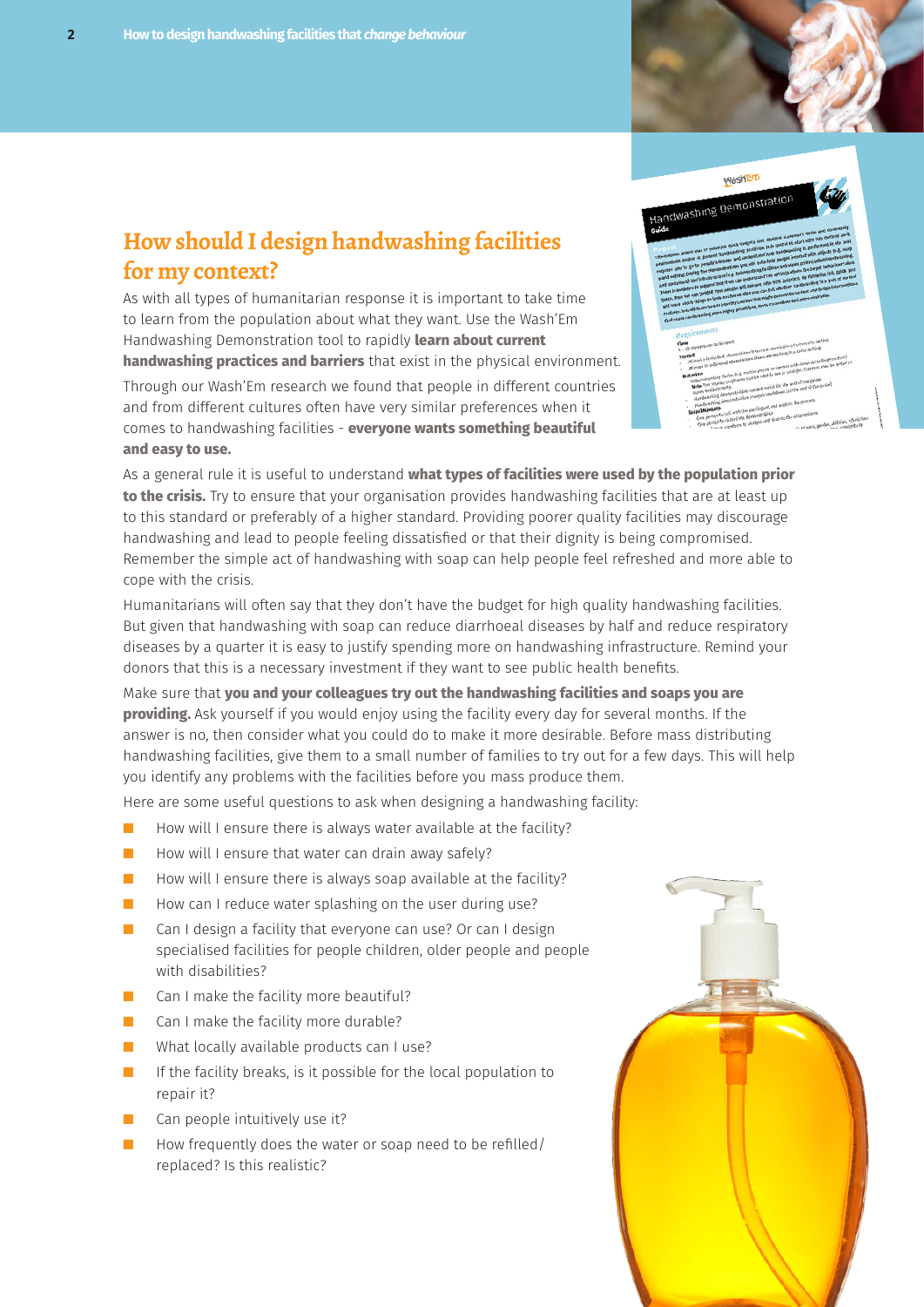#### **Handwashing facility tweaks that can change behaviour**

**Invest in good quality soap:** When our resources are stretched it tempting to purchase the cheapest possible soap for crisis affected populations. However cheap soap often smells bad and dries out hands, making handwashing undesirable. If you are distributing soap as part of hygiene

kits remember that the soap that is suitable for laundry or dishes is often not suitable for bathing and handwashing, so your kit should include different types of soap for these activities. In almost all settings people prefer to have a dispenser with liquid soap or soapy water at the handwashing facility rather than bar soap (as this goes missing more easily and is perceived as less clean).

**Add a mirror:** We all enjoy looking in a mirror – even if we don't always admit it! In a crisis mirrors will be valuable commodities so adding one near a handwashing facility will likely increase the amount of time people spend at the facility and make the process of handwashing more desirable.





**Create a 'home' for the soap:** One of the main reasons people do not use soap when handwashing is because it is not kept at the handwashing facility. There are several potential solutions to this. If using liquid soap or soapy water, then mount the dispenser to the facility or to a wall nearby. If using bar soap then consider installing a soap dish at the facility. You can ensure that the soap stays at the facility by making 'soap on a rope' or putting the soap in a soft mesh bag.



#### **Make your handwashing facility stand out:**

You can draw more attention to your handwashing facility by making it a bright colour, painting or decorating it (getting crisis-affected populations involved in painting it will help increase a sense of ownership) or by adding a 'nudge'. Nudges are changes to the physical environment that influence our behavioural choices. In the image on the right footprints were added to the path that led from the toilet to the handwashing facility.

Painting these footprints led to a 40% increase in handwashing with soap and users simply found it more difficult to walk past a facility when there were clear visual cues.

**Make people feel that others are watching:** People are almost 50% more likely to wash their hand when there are other people around. So we can increase behaviour by making people feel like others notice their behaviour. Try adding a sticker with a picture of eyes over your handwashing facility. This has been found to increase handwashing by 12%.

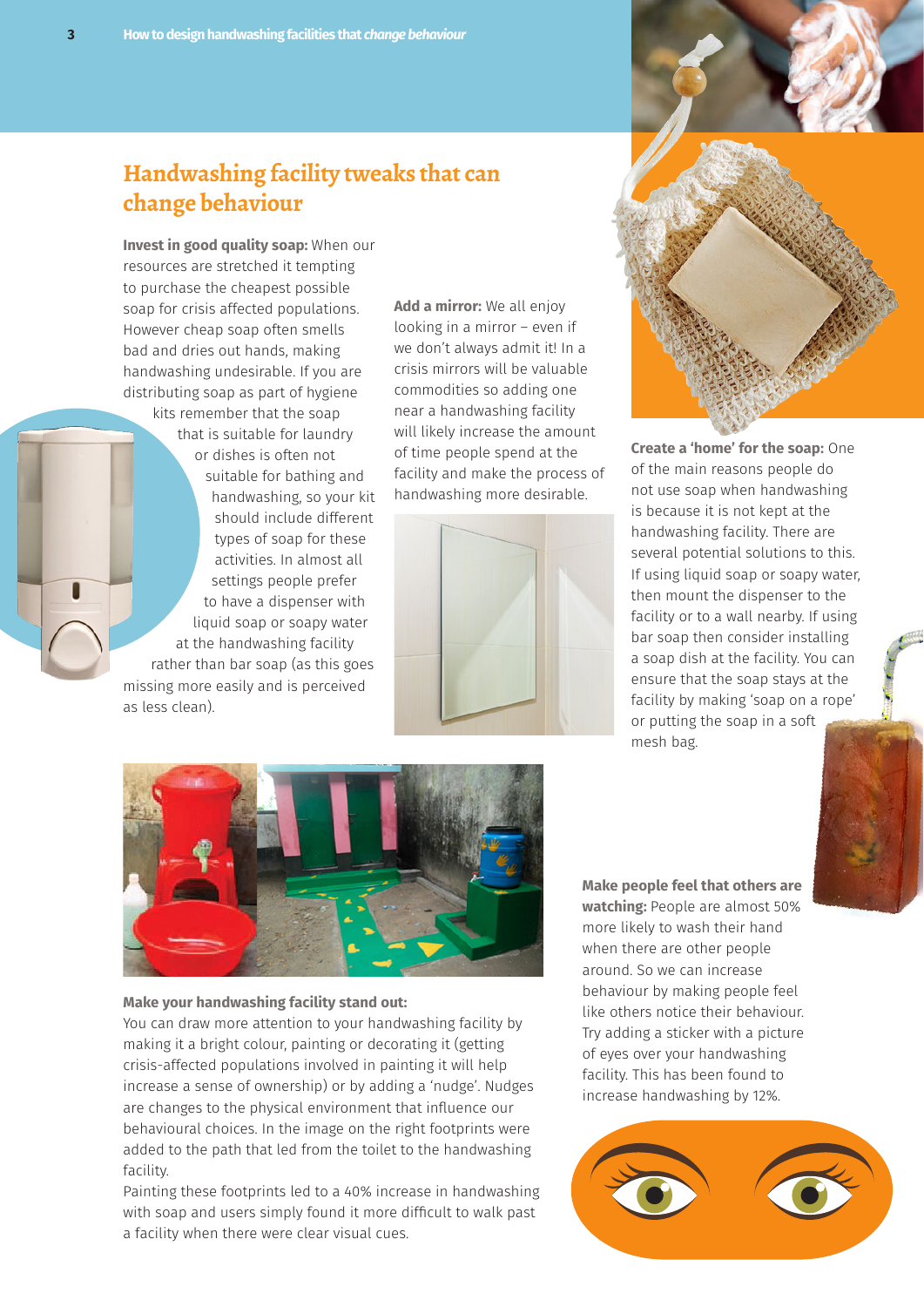

#### **Who can I get to make my handwashing facility?**

In most counties you will find artisans who work with metal, wood, plastics and porcelain. Try to engage these local fabricators in designing and creating your handwashing facilities. In many regions displaced people find it difficult to work so you might also like to consider how you could involve your population in the design and creation of handwashing facilities, particularly if this could generate income. To ensure that your handwashing facilities are creative and desirable try engaging university students, creative agencies and people from the crisis-affected population throughout the process.

#### **Importing handwashing products**

If you have the funding and logistics to support product importation, then you may want to consider some of the following products which have been designed and used in emergencies.



**The Oxfam Promotion and Practice Handwashing Station:** This complete handwashing facility has been designed for camp settings and can be positioned outside shared sanitation units. It is easy to construct and comes with features that make handwashing desirable (e.g. a mirror) while also keeping water use to a minimum. The current station is the fourth iteration, the station has been continuously adapted based on user feedback. Replicate this process for your stations. The first version will rarely be the best.

**The British Red Cross/Arup Handwashing Station:** These facilities have been designed to look like standard handwashing basins. They feature a large mirror and can be connected to different types of water supplies including a simple jerry can. You can also order models that have been customised for children and for people with disabilities.



**The SuperTowel:** This affordable product looks like a microfiber dishcloth but has a special antimicrobial treatment applied to it. This means that if the product is dipped in water and rubbed on hands then it will remove any germs and they will be killed upon contact with the towel. These product is idea for crises where water and soap are scarce or valuable commodities or where people are on the move. The product has been well tested and is completely safe and does not lose its antimicrobial properties over time. It is best to distribute Supertowels to each household member.